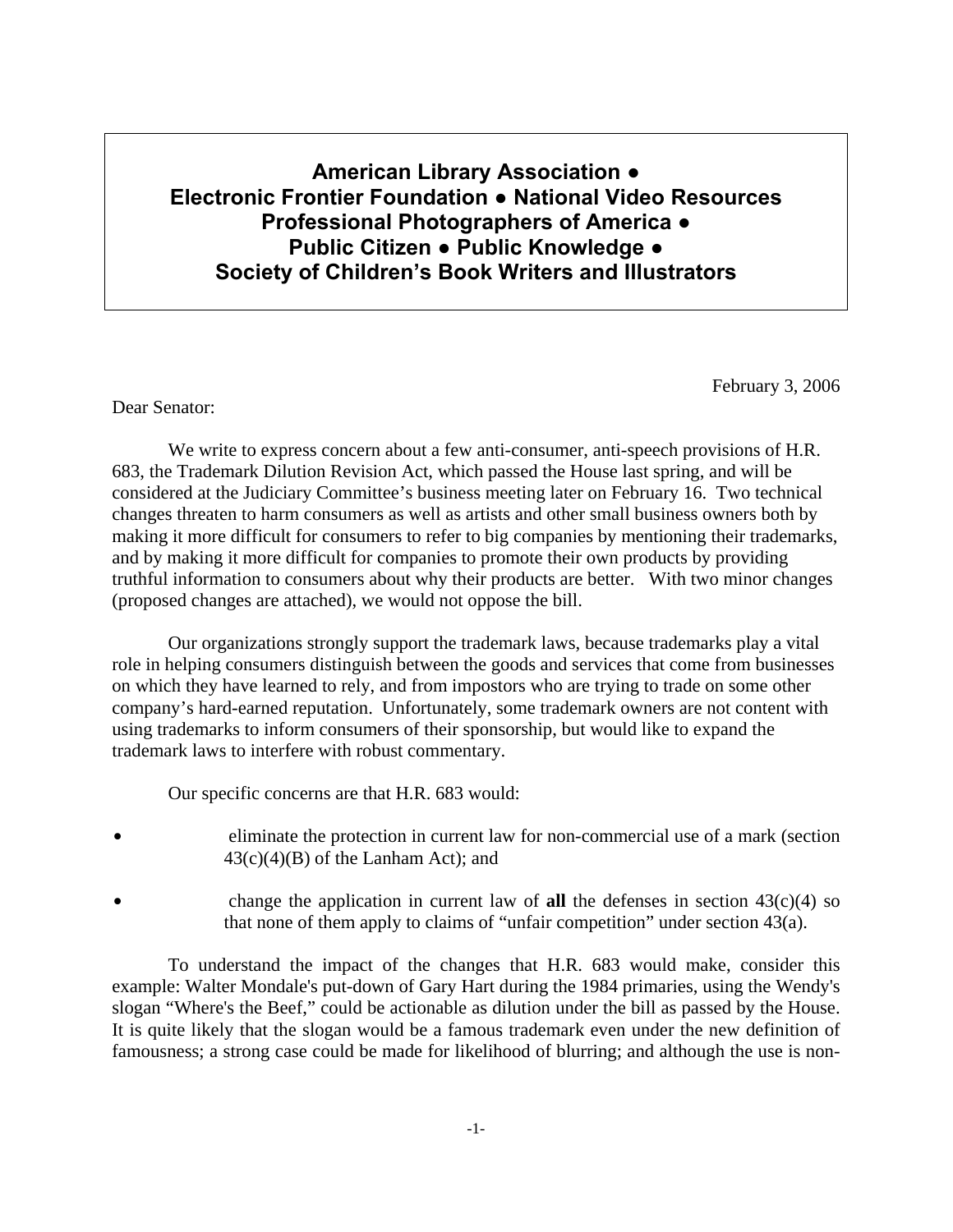commercial, that alone would not be a protection from the dilution cause of action. The phrase was used to comment, to be sure, but not to comment on Wendy's; Mondale just borrowed the phrase to comment on Hart. Thus, it would not be protected by the specific definitions of fair use.

 We urge that H.R. 683 be revised so that it no longer removes the non-commercial use exception, now in section  $43(c)(4)(B)$ , and no longer to removes the language now in section 43(c)(4) that extends these exceptions to "this section." We attach amendments that would effectuate this change. We also attach a detailed legal analysis and an explanation of the many ways in which the bill as it currently stands would hurt consumers, artists, and small business owners.

We'd be glad to meet with you or your staff to elaborate on these concerns. In fact, over the past few months we have tried to engage with the private sector sponsors of the bill to get them to articulate reasons why meeting our concerns would harm their interests, so that we could try to shape a compromise that meets everybody's needs. They have yet to respond publicly, and the private explanations we have received simply do not hold water and are even selfcontradictory. Indeed, when questioned about noncommercial at a public forum last fall at Fordham Law School, representatives of **both** the International Trademark Association and the American Intellectual Property Lawyers Association stated that they had no problem in principle with excluding purely noncommercial uses; but although they are unwilling to explain why publicly, neither is willing to compromise. We therefore ask the Committee to correct these problems at its business session this month.

Sincerely yours,

 Joan Claybrook Paul Alan Levy Public Citizen

 Lynne Bradley American Library Association

 Fred von Lohmann Electronic Frontier Foundation

 Gigi Sohn Public Knowledge

 Stephen Mooser Society of Children's Book Writers and Illustrators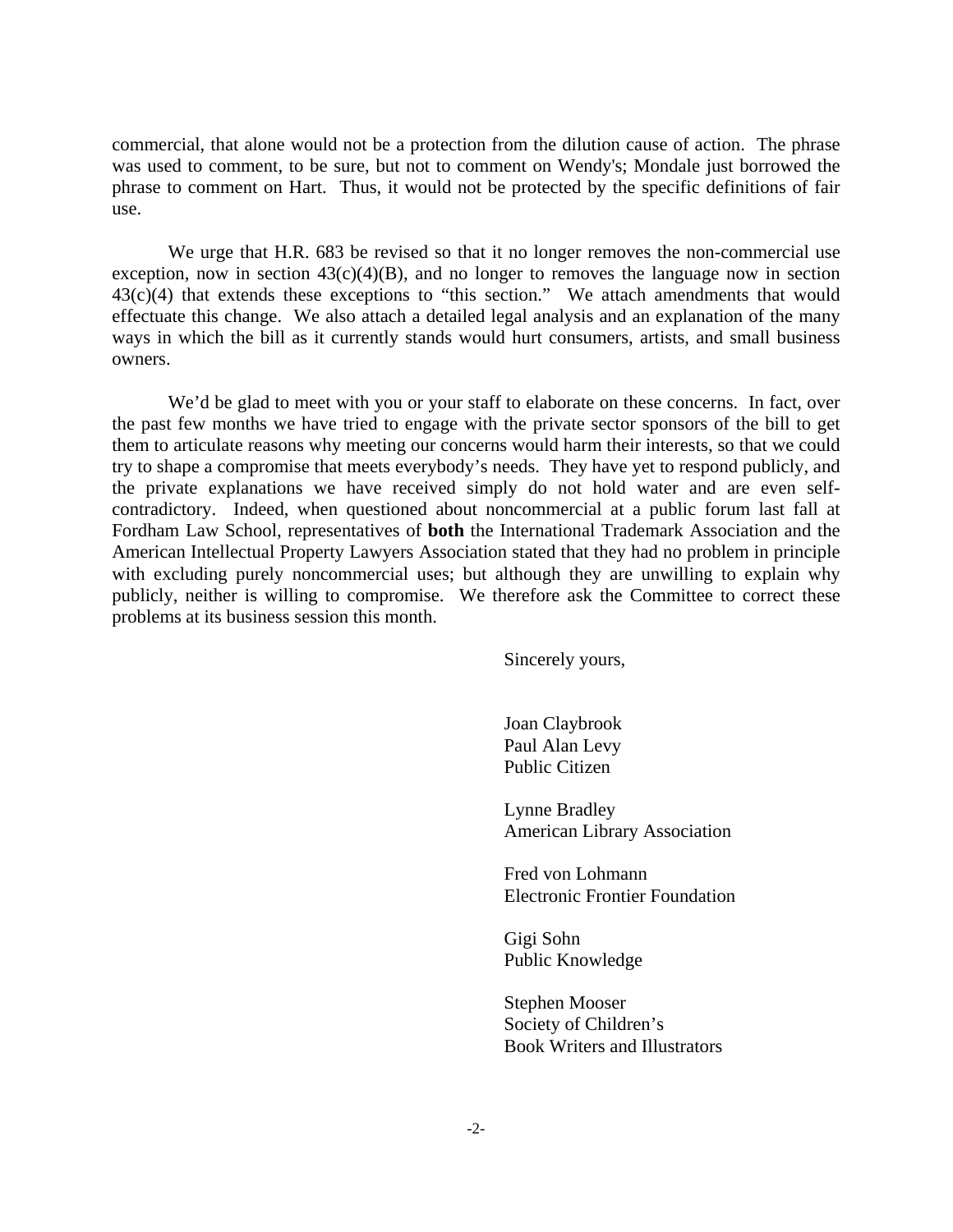David Trust Professional Photographers of America

Brian Newman National Video Resources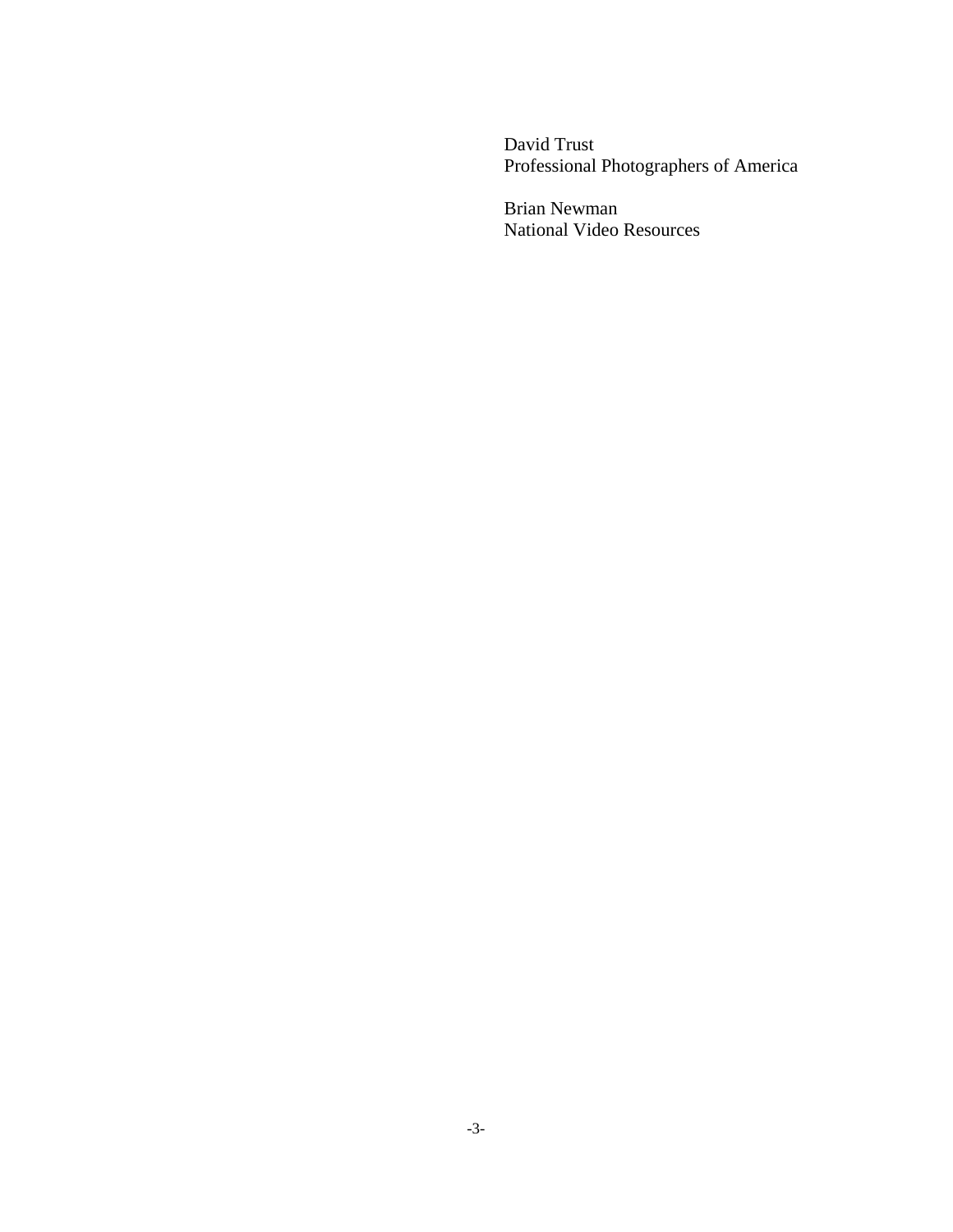# **DETAILED ANALYSIS**

# **Basic Features of the Bill**

 The original, stated objective of H.R. 683 is to overrule the Supreme Court's decision in the Victoria's Secret case two years ago. *Moseley v. V Secret Catalogue*, 537 U.S. 418 (2003). The Supreme Court decided that, in order to establish a claim for "dilution" of a famous trademark, the plaintiff must show not just that dilution is "likely," but that it has already begun to occur. Owners of famous trademarks have expressed concern both because it has been hard to meet that standard of proof, and because, with the purpose of anti-dilution law being to protect against dilution, the case cannot even be brought until the mark owner has suffered the very loss against which the law was intended to protect.

 Along with that revision, H.R. 683 makes some other reasonable changes to the Lanham Act's rules on dilution (such as limiting its application to truly famous marks) and some changes that may be less desirable (such as expressly covering "tarnishment," eliminating doubts raised by the Victoria's Secret decision that federal dilution law might be limited to "blurring"). One might also wonder whether, overall, the technical changes made to the dilution laws are ones that tend to favor major corporations over small businesses. Under the new definition of famousness – which is limited to marks whose fame "is widely recognized by the general consuming public of the United States" – it is largely the very major national companies that are most likely to be the plaintiffs, while adversely affecting smaller businesses which, after all, are most likely to be the defendants rather than plaintiffs in most dilution cases. The artists, illustrators and photographers who have opposed the bill are doing so because they recognize how vulnerable they are to threats of litigation. Just having to consult a lawyer because they have had the temerity to take a photograph that includes a Coke bottle (protected trade dress) sitting on the table, or to shoot an urban street scene with a well-known building in the background (also trade dress), and have received a demand letter from the owner of that trade dress, is a cost that they cannot afford. Defending a lawsuit might put them out of business no matter how meritorious their defense.

### **The Parts of the Bill That Are Questionable**

 It is the bill's revisions to the "exclusions" section, which are paragraph (4) of the existing statute, and are now paragraph (3) of the bill, as well as its impact outside the area of dilution, that are of most concern. Insufficient attention has been paid to some of the more technical changes that the bill makes to the current anti-dilution statute. Checking the written remarks of the four witnesses who testified before the IP subcommittee of the House Judiciary Committee, **nobody** took note of these changes, which makes us wonder whether the issues have just been under the radar.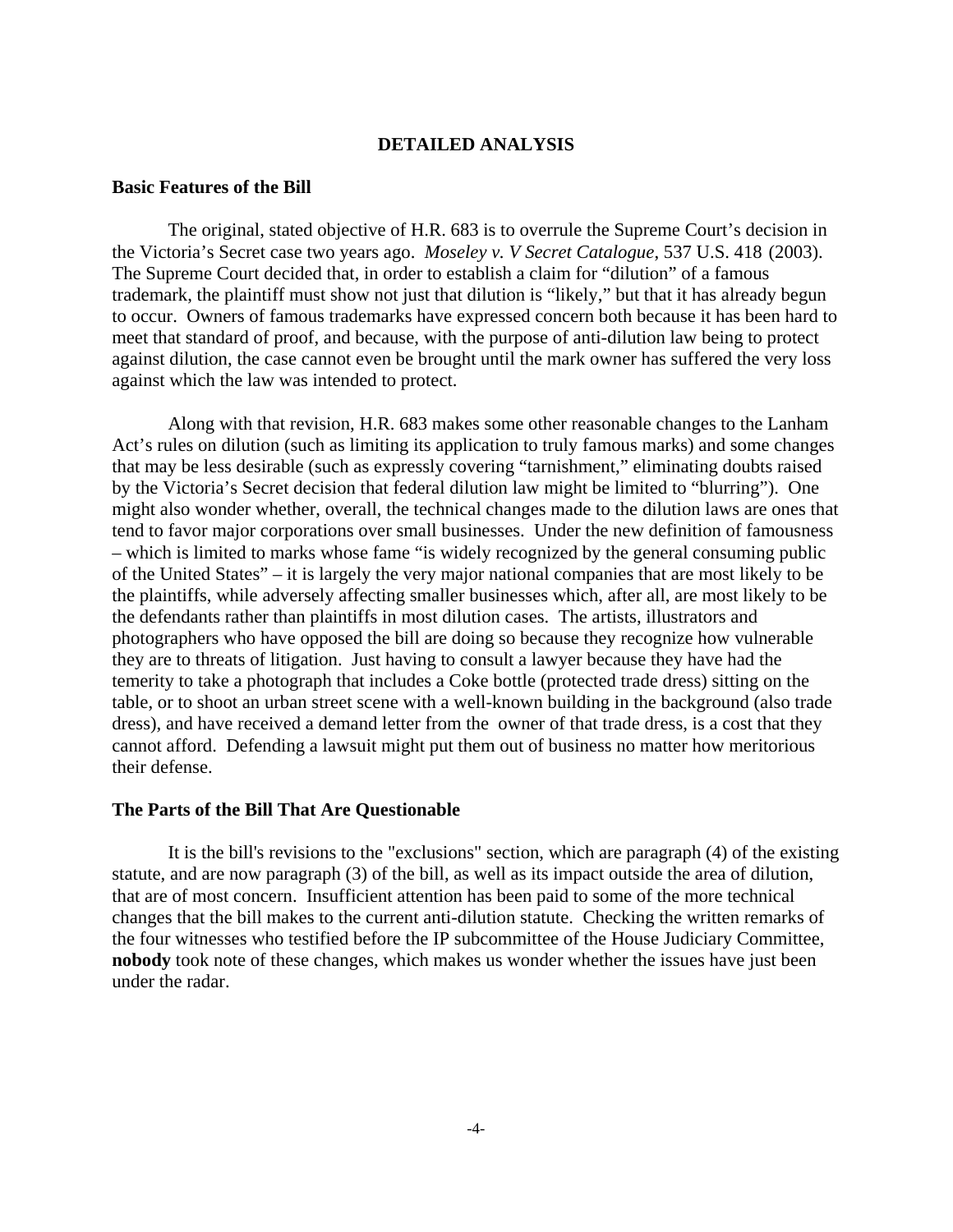# **Eliminating Protection for Noncommercial and Fair Use in "Unfair Competition" Cases**

Under current law, section  $43(c)(4)$  of the Lanham Act contains three exceptions which, under the language of the statute, apply to "this section": fair use, noncommercial use, and news reporting and commentary. Lawyers defending free speech have had some success in arguing that the language "this section" means that subsection (a) (common law infringement and comparative advertising) are also subject to these provisos. *E.g.*, *TMI v. Maxwell*, 368 F.3d 433, 436-438 and n.2 (5th Cir. 2004); *Ficker v. Tuohy*, 305 F.Supp.2d 569, 572 (D. Md. 2004) (ACPA and Section 43); *Northland Ins. Cos. v. Blaylock*, 115 F. Supp.2d 1108 (D. Minn. 2000). But under the bill, the exceptions would expressly be limited to dilution by blurring and dilution by tarnishment "under this subsection." Thus, the protections for fair use, non-commercial use, and news reporting would no longer extend to suits for infringement of unregistered trademarks.

 In this regard, it should be noted that although the Lanham Act has a separate subsection that allows a defense of fair use, section 33(b)(4), that section is expressly limited to defenses against claimed infringement of **registered** trademarks (which can be pursued under section 32 of the Act). Courts have generally applied the fair use defense under both sections 32 and 43 without paying attention to the specific language of the statute, but given the increasing emphasis on literal reading of statutes, we see some danger that this could change if the fair use exception in  $43(c)(4)$  no longer applies to "this section." Certainly trademark owners would be well counseled to point to the legislative elimination of the fair use defense as applied to "this section," in arguing that Congress deliberately changed the law.

 Fair use, news reporting, and truly noncommercial use should **continue** to be excluded from the trademark laws, and especially for trademarks that the owners have never bothered to register. When the trademark laws were amended in 1988 and 1996, Congress was acutely aware of the constitutional problems (under the First Amendment) that would arise if the Lanham Act were extended to noncommercial speech. And in our litigation in defense of consumers who criticize companies online, the non-commercial use exception has provided an inexpensive and clear way out of what otherwise might be a lengthy and expensive trademark proceeding.

## **Eliminating the Current Protection for Noncommercial Use**

Section  $43(c)(1)$  of the Act limits the cause of action for dilution to "commercial use in commerce," and the exclusions provision of section 43, section  $43(c)(4)(B)$ , gives express protection to "non-commercial" uses of trademarks. In H.R. 683, however, the requirement of "commercial use" has been eliminated from section  $43(c)(1)$ , and the "non-commercial use" defense has been removed from section  $43(c)(3)$  (the new exclusions paragraph). The bill's sponsors have never explained the need to eliminate the limitation to commercial use.

 As members of Congress have recognized in the past, both when adopting section 43(c) in 1996, and when amending the "unfair competition" provisions in section 43(a) in 1988 and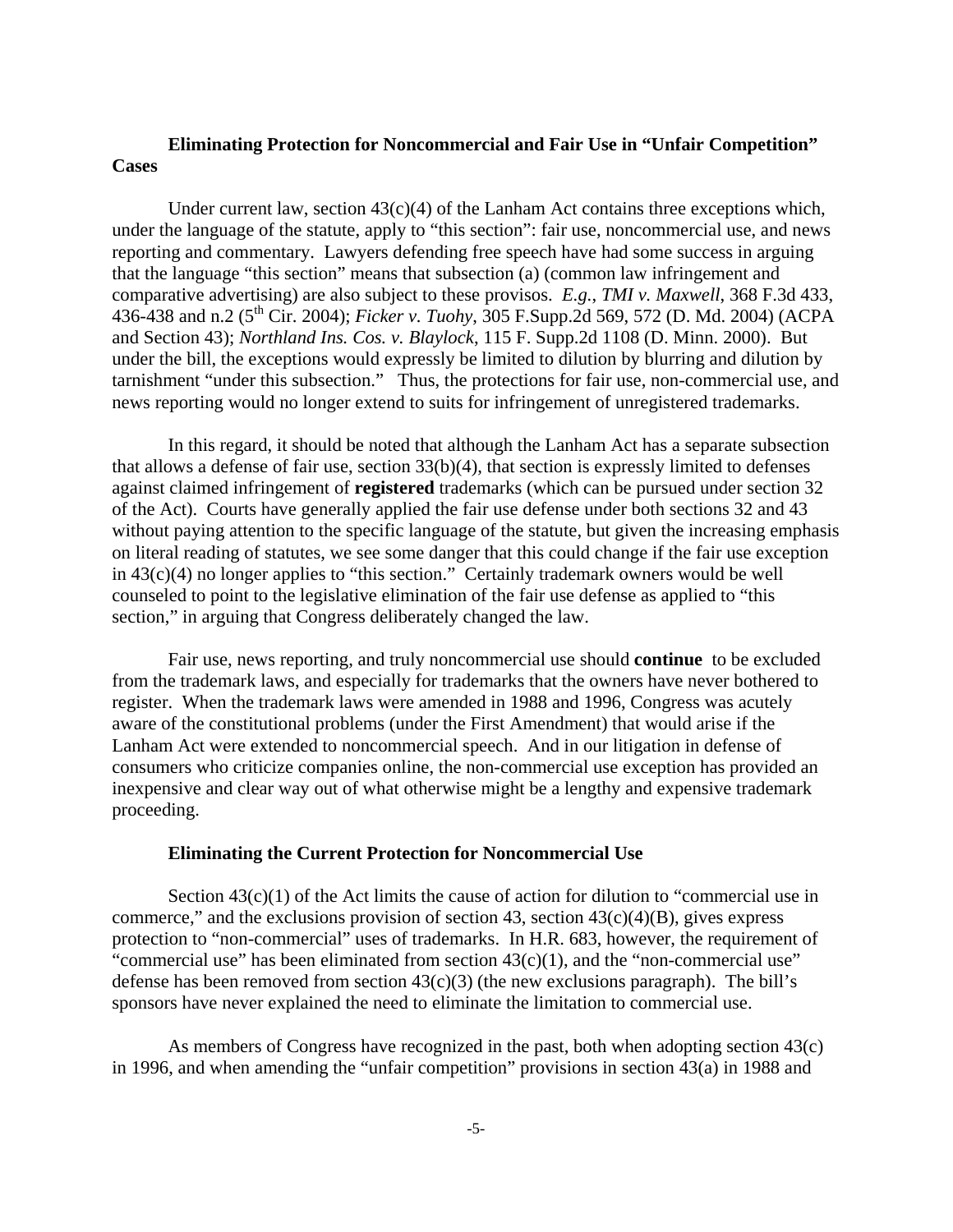1989, an overly expansive application of the Lanham Act beyond the scope of "commercial speech" would raise serious questions under the First Amendment. *See* 135 Cong. Rec. H1207, H1217 (daily ed., April 13, 1989) (House Judiciary Committee, discussing section 43(a); 141 Cong.Rec. S19310 (daily ed. Dec. 29, 1995) (statement of Senator Hatch discussing section 43(c)(4)(B)). Judge Alex Kozinski, in an important decision in a lawsuit in which the maker of Barbie sued the recording company and rock band responsible for the song "Barbie Girl," detailed this history in concluding that the non-commercial speech defense extends to artistic expression even though the artistic work is sold. *Mattel, Inc. v. MCA Records*, 296 F3d 894 (9th Cir. 2002). Yet the proponents of the elimination of the non-commercial use defense make no bones about the fact that their objective is to overrule the "Barbie" decision.

 Although the "fair use" exclusion has been expanded to give some protection to speech that **criticizes** companies and products, that is not, we submit, a good reason for eliminating the express protection for **all** non-commercial speech. In a recent case, Caterpillar sued over a filmed cartoon in which the bad guys used bulldozers to tear down the good guy's home; Caterpillar claimed that placing the brand name Caterpillar on the bulldozers both infringed and diluted their trademark. Although a preliminary injunction was denied after a detailed analysis of confusion and dilution, *Caterpillar Co. v. Walt Disney Co.*, 287 F. Supp.2d 913 (C.D. Ill. 2003), the non-commercial use defense would provide the easy way out of such a case. Disney can afford to defend itself, but the artist or small business owner cannot.

 Another example is posed by Volkswagen of America's threat to sue an Alabama artist, Donald Stewart, whose drawing generally represent puns, and who drew an automobile in the shape of the classic VW "Bug," made out of insect parts (a copy is attached with the artist's permission; it can be seen on his web site at http://www.dsart.com/Gallery/vw\_bug.htm). VW claimed that the drawing infringes and dilutes its trade dress, and demanded that the artist destroy all existing copies of the drawing and pay damages. The artist found a pro bono lawyer, but not many small businesses get free representation. Most artists who get demand letters just give up because it is too expensive and too risky to fight. H.R. 683, as presented for markup, would remove their most important defense.

 The use of trademarks in the course of noncommercial speech that does not necessarily comment on the trademark holder is pervasive, precisely because famous trademarks pervade our culture. Walter Mondale's use of "where's the beef" to criticize Gary Hart is an example of the common usage that would be exposed to litigation. When Don McLean sang about driving his "Chevy" to the levee and finding it dry, or when Muley told Tom Joad that his family had been "tractored out by the cats," they were not commenting on General Motors and Caterpillar.

 And such situations are commonly the subject of trademark litigation. In the famous "Mutant of Omaha" case, *Mutual of Omaha Ins. Co. v. Novak*, 836 F.2d 397 (8th Cir. 1987) (insurance company sued T-shirt maker whose product featured an emaciated version of the company's logo and a pun on the company's name), although admittedly not decided as a dilution case, it is not clear that the defendant intended to criticize the insurance company Mutual of Omaha, but was using a play on their name to talk about the dangers of nuclear war.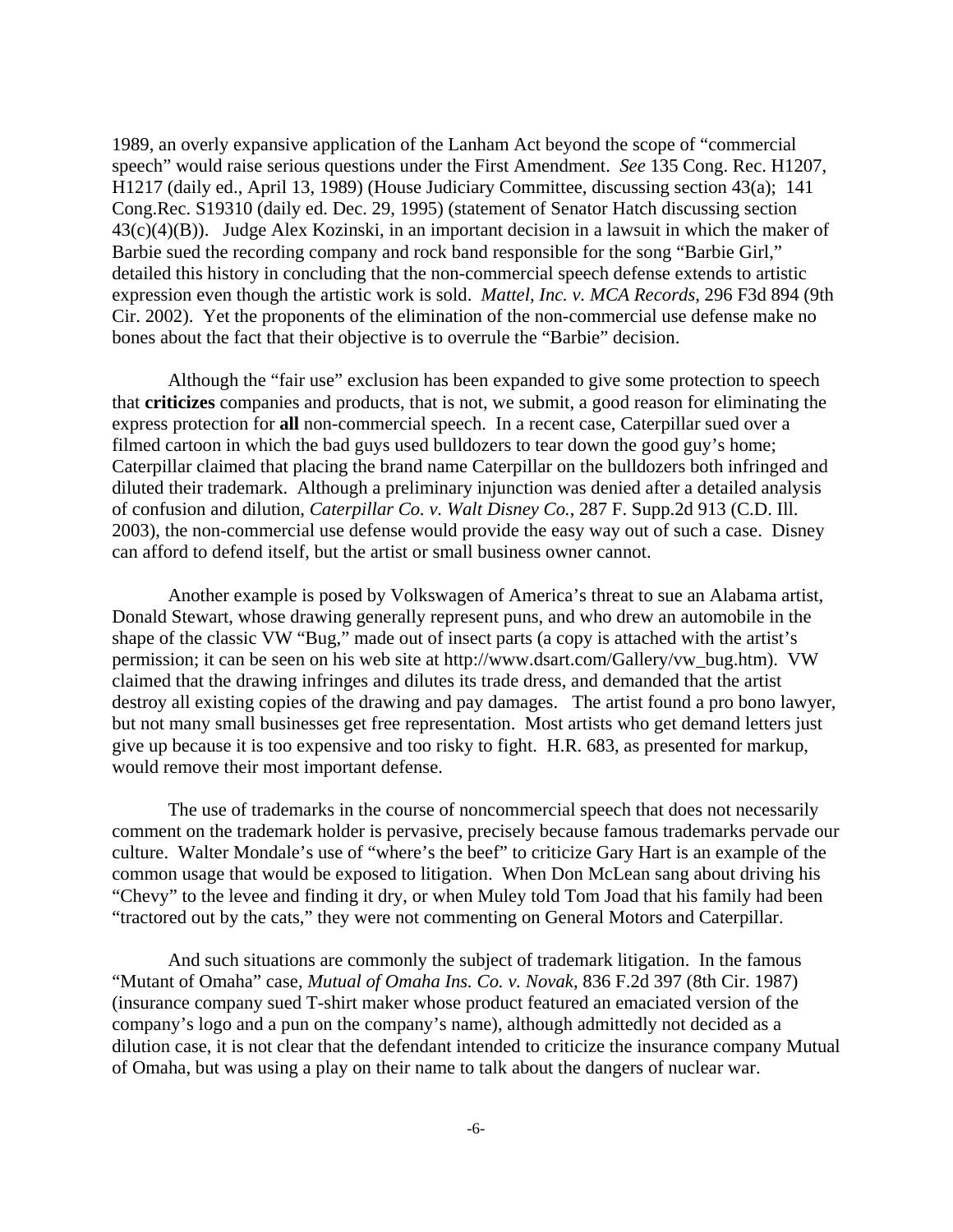Similarly, in the more recent case where a candidate ran a commercial having his opponent's head on a duck's body making the sound "Taft quack," the defendant was not intending to say anything about AFLAC but was using their famous duck quack to make fun of Ohio governor Bob Taft. *American Family Life Ins. Co. v. Hagan*, 266 F. Supp.2d 682 (N. D. Ohio 2002).

 Several years ago, there was controversy about the practice of "paid placements," where owners of famous trademarks paid the makers of films to put their products on the big or little screen. But today, trademark owners often claim that their permission is needed before their products can be placed, even though artists commonly incorporate well-known brands into their works because it is often difficult to portray everyday life without referring to well-known goods and services. Preservation of the non-commercial use defense, as it applied to dilution and also to trade dress and other infringement claims under section 43(a), is need to prevent this pernicious extension of trademark law from impeding artistic expression and other forms of noncommercial speech.

 In trademark litigation, consumers who have criticized businesses, or artists who make reference to trademarks in their works, can escape the litigation quickly, and cheaply, by raising the non-commercial use defense. Fair use, by contrast, and particularly "nominative fair use" which is the applicable defense when the trademark is used to denote the trademark holder, tends to require application of a multi-factor test that is heavily dependent on context. Making the defense rest on a complicated fair use analysis may make dismissal harder to obtain short of full (and expensive) discovery and trial. Ordinary citizens, consumers, artists and small business owners are at least as likely to be worn down by the expense of litigation as they are by actual losses in court – and trademark cases are notoriously expensive, running higher than \$100,000 per side. Individuals and small businesses are much less likely to be able to afford to defend themselves under this new language (not to speak of the years of litigation that it will take to define it – the courts had finally settled in on a construction of the old exceptions). Moreover, if a case looks likely to be fact-intensive and to swallow up substantial out-of-pocket expenses as well as time, the case is going to be much less attractive to lawyers who might otherwise consider taking such a case pro bono.

#### **Impact of the Changes**

 Although we discuss consumer criticism writers, and artists, the same issues would similarly come up in the context of an ordinary political leaflet or campaign, where the plaintiff threatens a consumer or a citizen's group with expensive trademark litigation on the ground that merely using the plaintiff's name or logo on leaflets about the company violates its trademark. Some suggestive cases are: *Tax Cap Committee v. Save Our Everglades*, 933 F. Supp. 1077 (S.D. Fla. 1996); *Brach Van Houten Holding v. Save Brach's Coalition for Chicago*, 856 F. Supp. 472 (N.D. Ill. 1994); and *MGM-Pathe Communications v Pink Panther Patrol*, 774 F. Supp 869 (S.D.N.Y. 1991). As the cases discussed above make clear, trademark holders have even sued political candidates who have used popular trademarks to comment on their opponents.